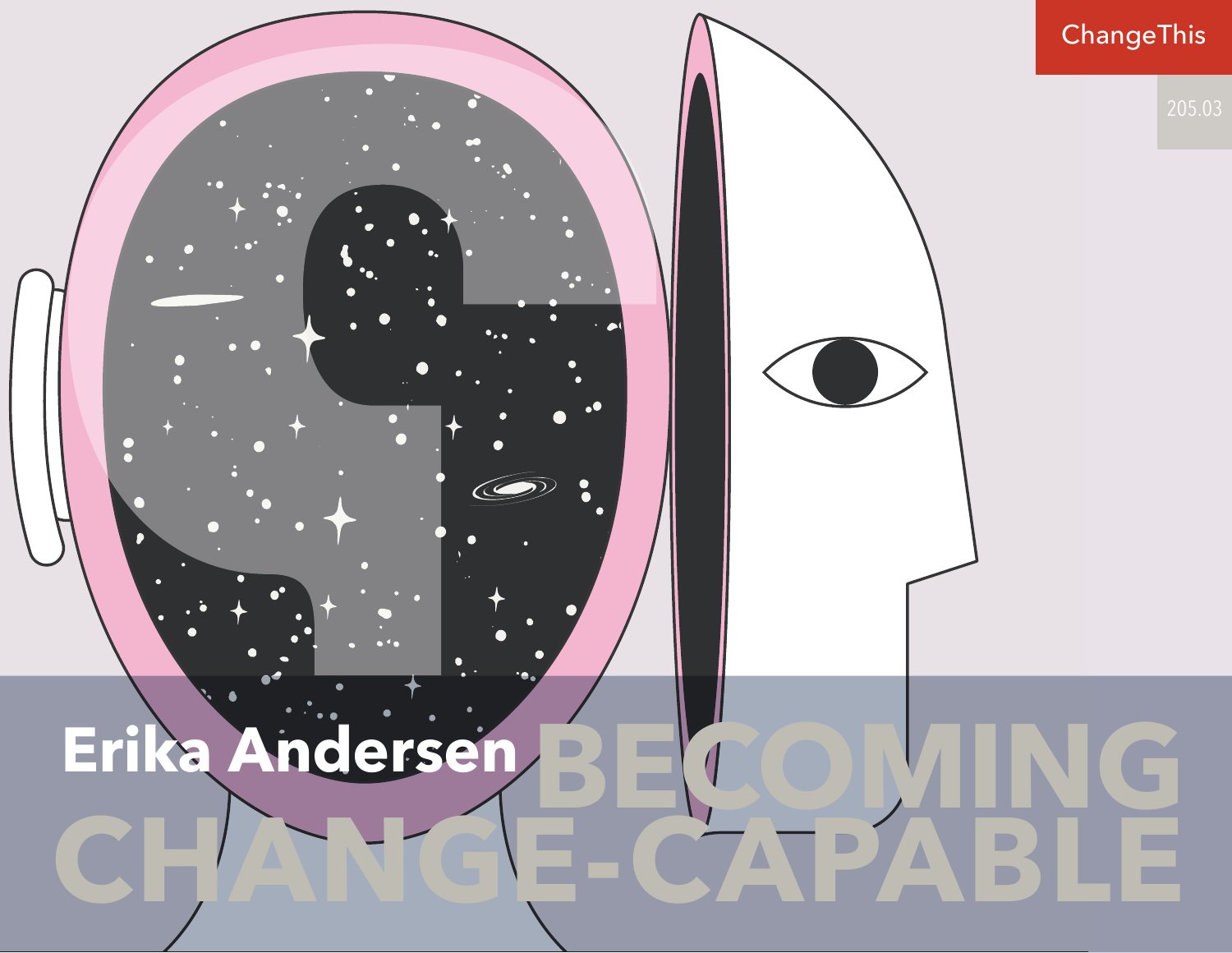

Unless you've been living on 205.03 another planet, the past few years have shown that we're in a time of unimagined, unrelenting, and ever-increasing change. And we're not very good at it.

Over the past thirty years one-third of US manufacturing jobs—the mainstay of American advancement and job creation since the beginning of the twentieth century—have disappeared, gone the way of the dinosaur. Over the same time period, the demand for knowledge-and service-based jobs has doubled. In response to these shifts, thousands of companies that didn't exist thirty years ago have come into existence, and in some cases grown exponentially (think Apple, Google, and Amazon). Thousands more have withered and died or dramatically transformed (think Barnes & Noble, any car company, and the entire music industry).

As an employee in an organization, all of this combines to feel like near-continuous change.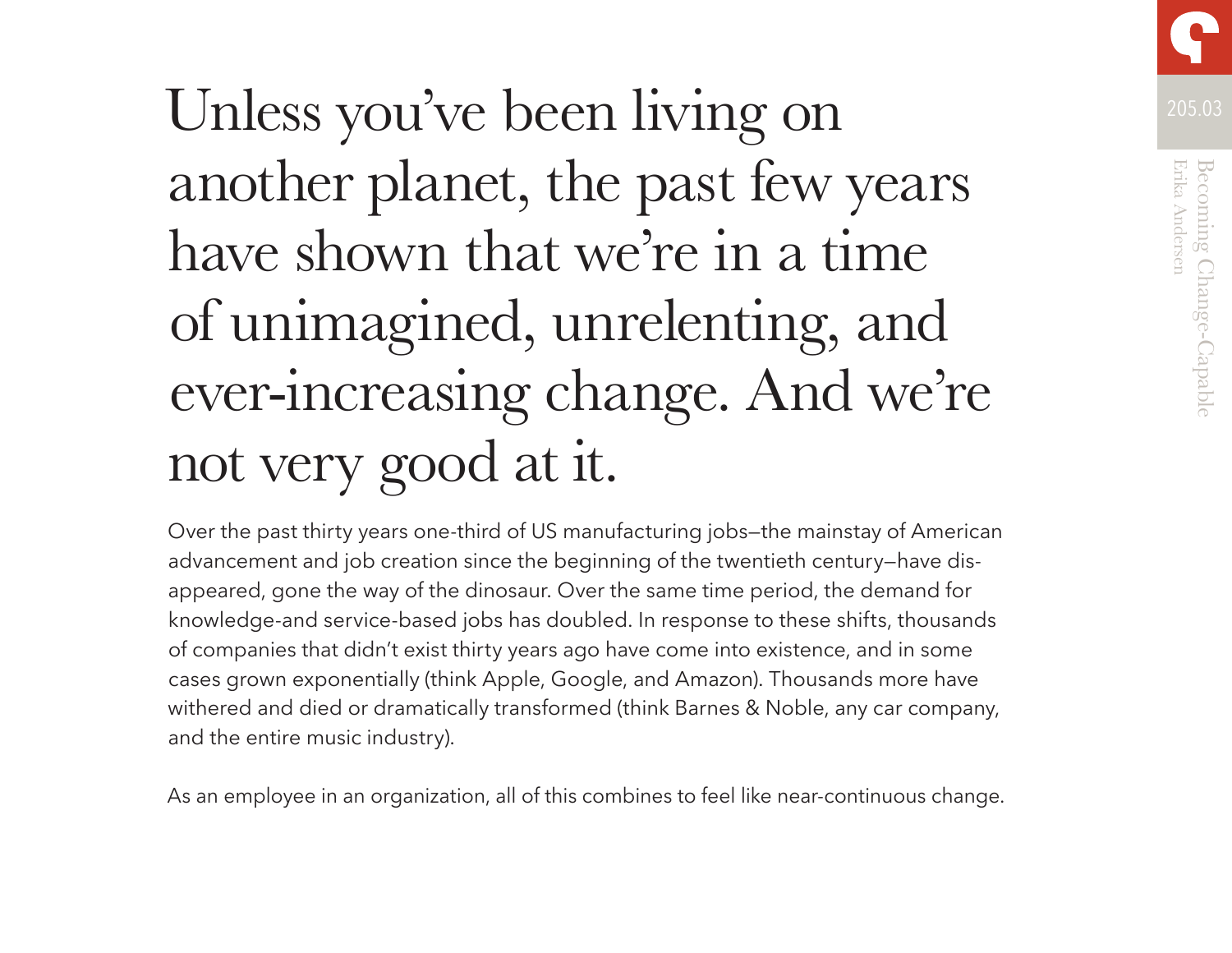A few decades ago, being part of an organizational redesign was a fairly uncommon phenomenon that we as employees had to suffer through: our organization would, in effect, get picked up, shaken, and set back down again, and—*whew*—that was it for a while. Now, there are changes big and small happening to us and around us on an almost daily basis: changes in who we report to, how our work gets done, what our jobs entail, and more fundamentally—changes in who owns our company, what our mission is, what are the services or products we produce, who the customer is and what they expect from us.

This degree of change isn't happening in just a few obvious industries like media or technology. A few years ago, I spoke to the annual convention of the global nonprofit Special Libraries Association, for professionals who work in and manage libraries of information specific to industries or knowledge areas. I made this same point about change—its magnitude and constancy in every area of our lives—and I asked everyone whose job *had not changed at all* in the preceding twelve months to raise his or her hand. Of the thousand or so people in the audience, maybe thirty put their hands in the air.

So, here we all are. Change—rapid, fundamental, and continuous—affects every aspect of our lives. Why am I telling you this? When I started my company in 1990, we named it Proteus, after the shape-shifting Greek sea-god whose mythology said that if you could find and hold on to him, no matter what form he assumed, he would be forced to reveal the future to you. We saw even then that the world was speeding up and changing dramatically, and that those shifts would call for new ways of responding. Understanding this, we defined our mission in this way: We help clients clarify and move toward their hoped-for future. Ever since, we've offered our services with that mission in mind; we've worked with clients to help them craft a clear vision of the future they want to create for themselves and to build the skills and knowledge necessary to move in that direction.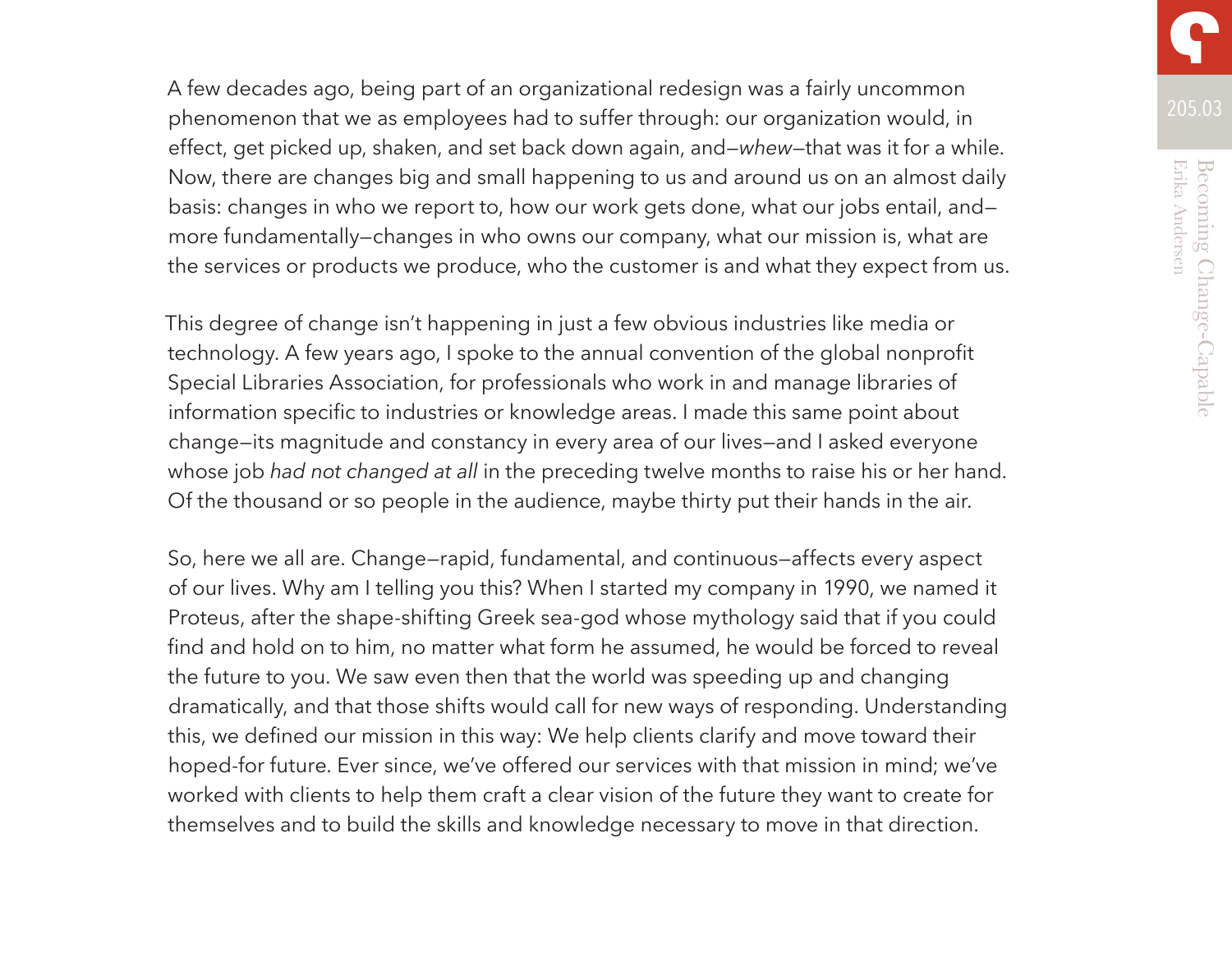205.03 However, over the past decade we've seen that an ever larger part of helping our clients move toward their hoped-for future now involves helping them with change itself. This involves supporting our clients to understand how change works and how we can (and need to) rewire ourselves and our organizations to be able to create a successful future in an era of continuous and ever-expanding change.

# There are changes big and small happening to us and around us on an almost daily basis.

## **OVERCOMING HOMEOSTASIS**

Though the word *homeostasis* was coined less than a hundred years ago, it describes a phenomenon as old as humanity.<sup>1</sup> For as long as we've been around, homeostasis —a kind of dynamic stability—has been essential to our well-being. For example, if we get too hot, we have bodily mechanisms like sweating to cool us back to an optimal temperature. And if those don't work, we've learned to apply external balancers: move into the shade, find cool water to pour over ourselves and/or drink. If we get too cold, we put on more covering. Too low on fuel, we get hungry, and we eat. Humans are programmed to stay within a set of physical parameters that keep us alive and healthy, and that we experience as "comfortable."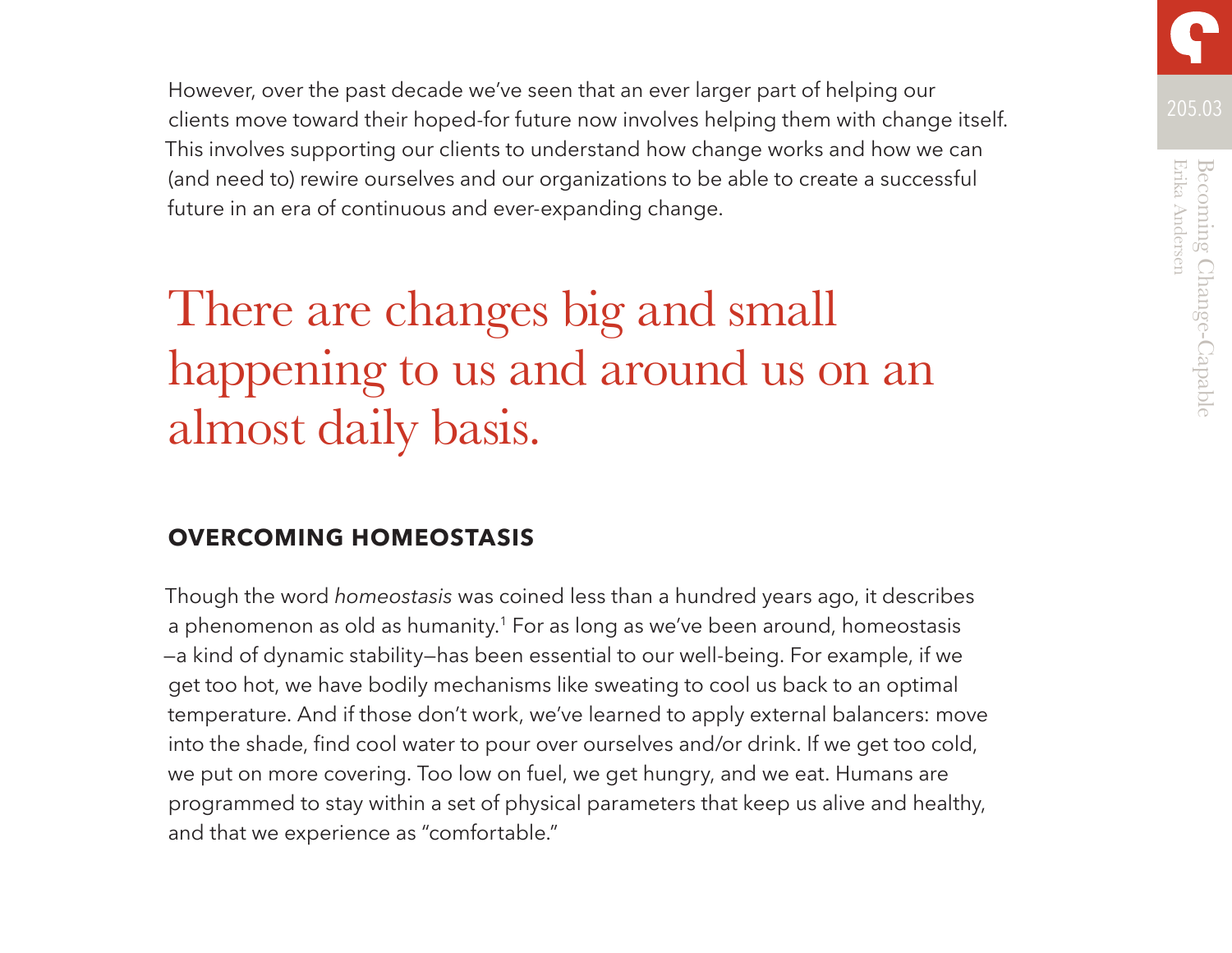Historically, sociological homeostasis has also served us well. Being able to create and maintain stable family groups and larger working groups—village, farm, or factory made it more likely that those groups would be able, over time, to prosper and grow. Doing our work in the same ways, cultivating and eating the same foods, having the same expectations of each other that had been shown to work well for many years, all of this was a good hedge against inevitable external disruption—crop failure, disease, invasion. As soon as the unusual circumstance was past, we learned to go back to "normal" as quickly as possible. In short: throughout the vast majority of human history, significant change was almost invariably a threat to our well-being and needed to be managed or removed immediately in order to return to homeostasis, the status quo.

This may sound like ancient history, but that preference for the status quo is very much with us today. Most modern-day "conservative" political movements, for instance, are primarily in favor of returning to what their adherents see as a healthier, safer homeostasis of the past: societal rules and expectations that "worked well" (at least for some people) for many years, and to which we should, adherents believe, return.

As a species and as individuals, we have been programmed for many thousands of years to believe that in order to survive, we have to define "normal" and then stay as close to that definition as we possibly can. This bias toward sameness and stability has in fact always been a powerful restraining influence on change. During the past few hundred years, as advances in communication and technology have been accelerating factors, our deeply wired-in preference for homeostasis has served as a consistent brake on that acceleration.

205.03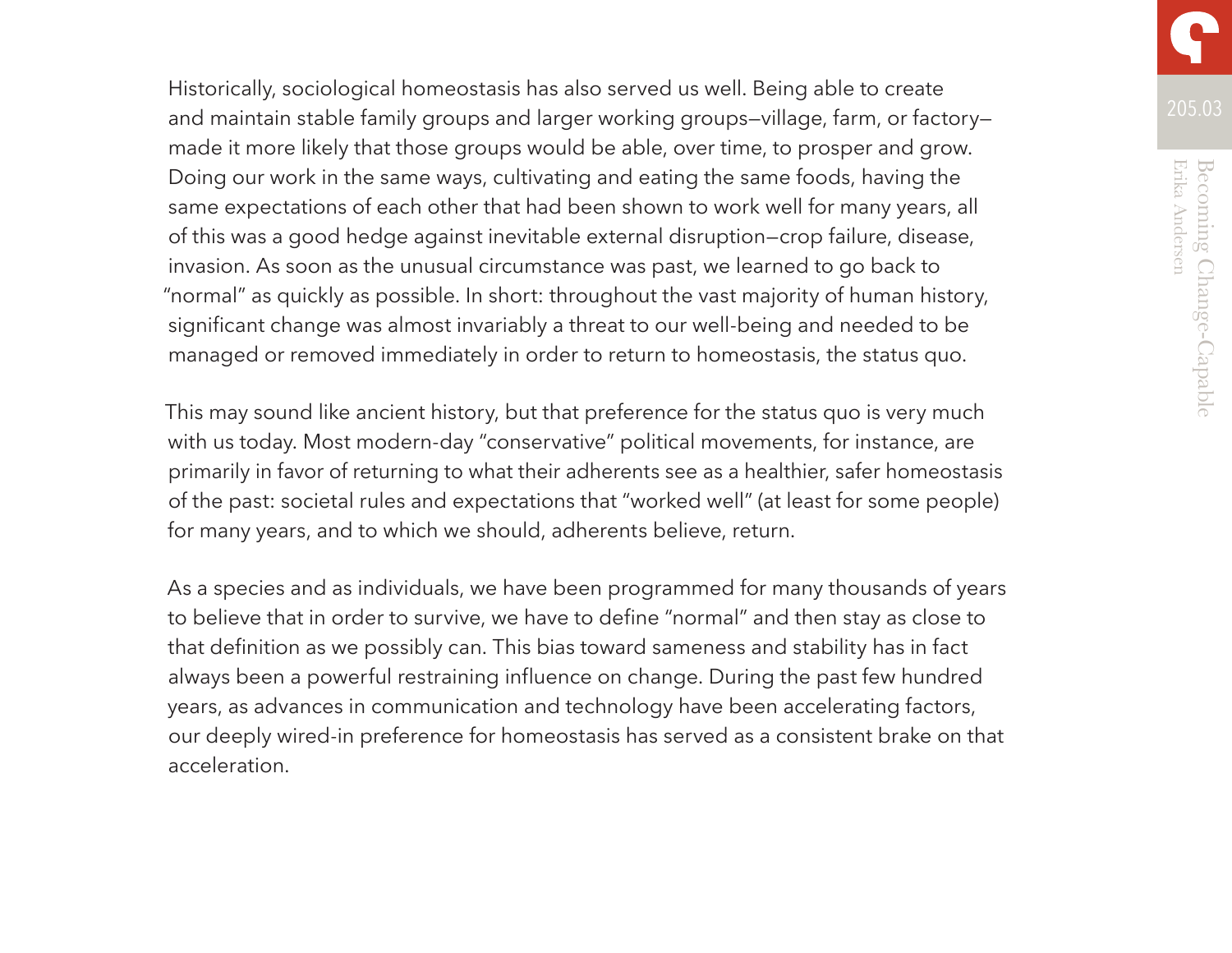For example, in the mid-seventeenth century, scientists began to be able to see microorganisms under newly developed microscopes and began to posit these tiny creatures as a source of infection and disease. Over the next two hundred years, more and more scientific evidence supported this new "germ theory."<sup>2</sup> In the mid-nineteenth century, a doctor named Ignaz Semmelweis conducted an experiment. He made doctors wash their hands with chlorinated lime water before examining women giving birth. Over one year Semmelweis documented a sudden and dramatic reduction in the mortality rate of women attended in childbirth by these doctors–from 18 percent to 2.2 percent.<sup>3</sup> But it was another fifty years before most doctors were regularly washing their hands between patients. Why? Because it was different from what they'd always done and what they assumed was best; it wasn't "normal." It seems they were uncomfortable accepting this new idea that implied that they—takers of the Hippocratic oath, those most knowledgeable about illnesses and their treatment—were actually making their patients sick, or even killing them.

If this single, seemingly simple change based on an ever-increasing body of data generated ongoing, entrenched negativity or dismissal for hundreds of years, it's no wonder this age of continuous change makes us anxious! At work, for instance, just when we've figured out what's "normal"—how things work, who is important, what the company does and why—it all shifts out from under us. Suddenly we're reporting to someone new, the group next to us has been outsourced, our core work processes have changed, and the department goals have altered dramatically. And then, just as we're starting to figure out this new normal, to accept it as the way things are and take a breath—everything changes again. It's exhausting. It's the way life is now, and it's just going to keep speeding up.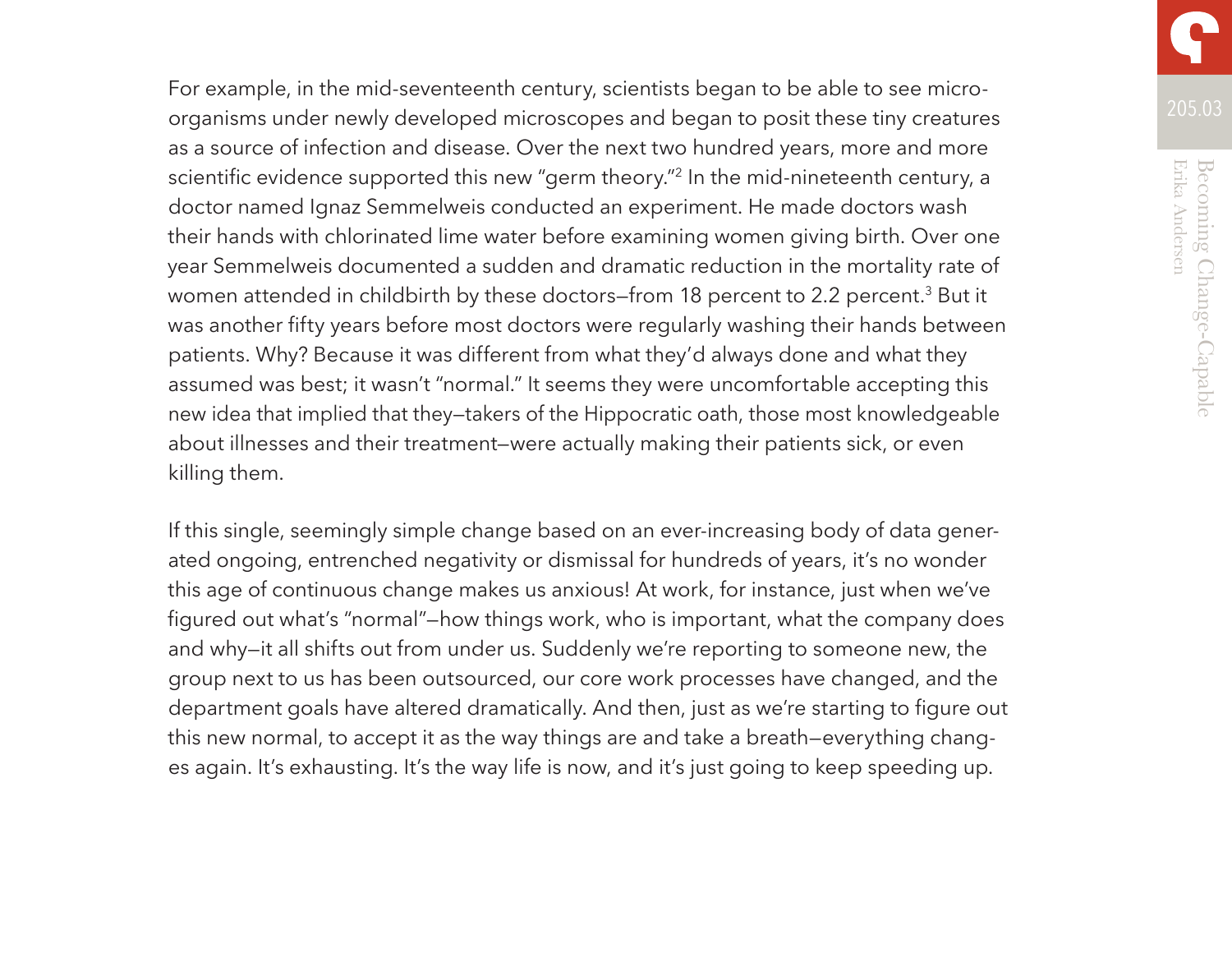So here we are with this deeply wired-in, ancient drive toward homeostasis. Instead of serving us almost all the time, as it has for millennia, this drive now only serves us some of the time. It serves us physiologically: it's still important to keep our bodies within certain parameters of weight, temperature, and hydration to stay healthy and vital. The drive toward homeostasis often serves us interpersonally, too: it's still healthy and important—maybe more than ever—to create and maintain strong, stable human bonds. But organizationally (and I would argue politically, scientifically, psychologically, and economically), we are going to have to let go of our age-old focus on keeping things the same and instead learn to feel comfortable with and to find a new kind of dynamic stability in a state of ongoing change. In order to survive and thrive today and tomorrow and next year, we need to rewire ourselves and our organizations. We need to create alternatives to our time-tested reliance on stability and the known—to build new ways of thinking and operating that will allow us to accept and even embrace continuous, multilevel change.

In order to survive and thrive today and tomorrow and next year, we need to rewire ourselves and our organizations.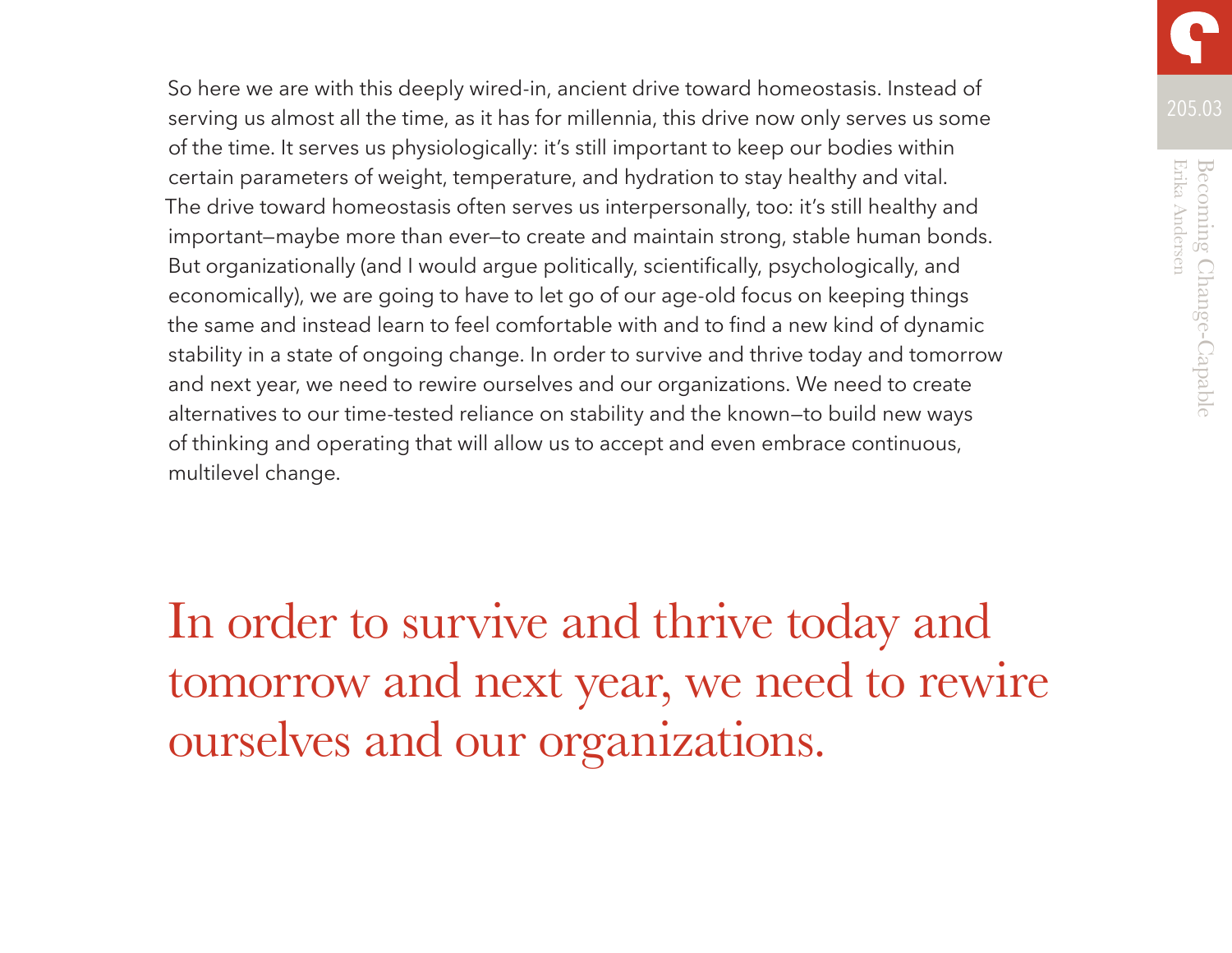## **CHANGE FROM THE INSIDE OUT**

When real change happens—in one human being or in an organization—it happens from the inside out. In other words, in order for someone to make a consistent change in his or her behavior, that person needs first to make a shift in his or her thinking. And in order to make real change in a whole organization, a critical mass of the people in that organization need to first shift their thinking.

Let's go back to that huge change when doctors starting to wash their hands between patients. At the beginning of that transition, there were only a few doctors who thought that they could be transferring invisible creatures from patient to patient on their hands and thereby spreading disease. But those few *did* believe it. Their thinking changed and that caused them to change their behavior. I can almost imagine the moment of change for an individual physician in the late nineteenth century: he reads a treatise by Louis Pasteur about germ theory, complete with illustrations of what the author has seen under his microscope, and thinks, "Hmm, maybe there's something to this." Then he continues reading and finds out about Semmelweis's yearlong experiment with a small group of doctors consistently washing their hands before treating obstetrical patients and reducing postpartum deaths from nearly one in ten women to about one in fifty. "Oh my god," he thinks. "What if this is true?" And he reflects on all his patients who have died of puerperal fever in the past five years. He reads everything again; he talks to a fellow physician who is convinced this new theory has merit; he finally decides it's likely to be true. He feels awful; he now believes he must change his habit. Then—and only then—he begins washing his hands between patients. Behavior change follows mindset change.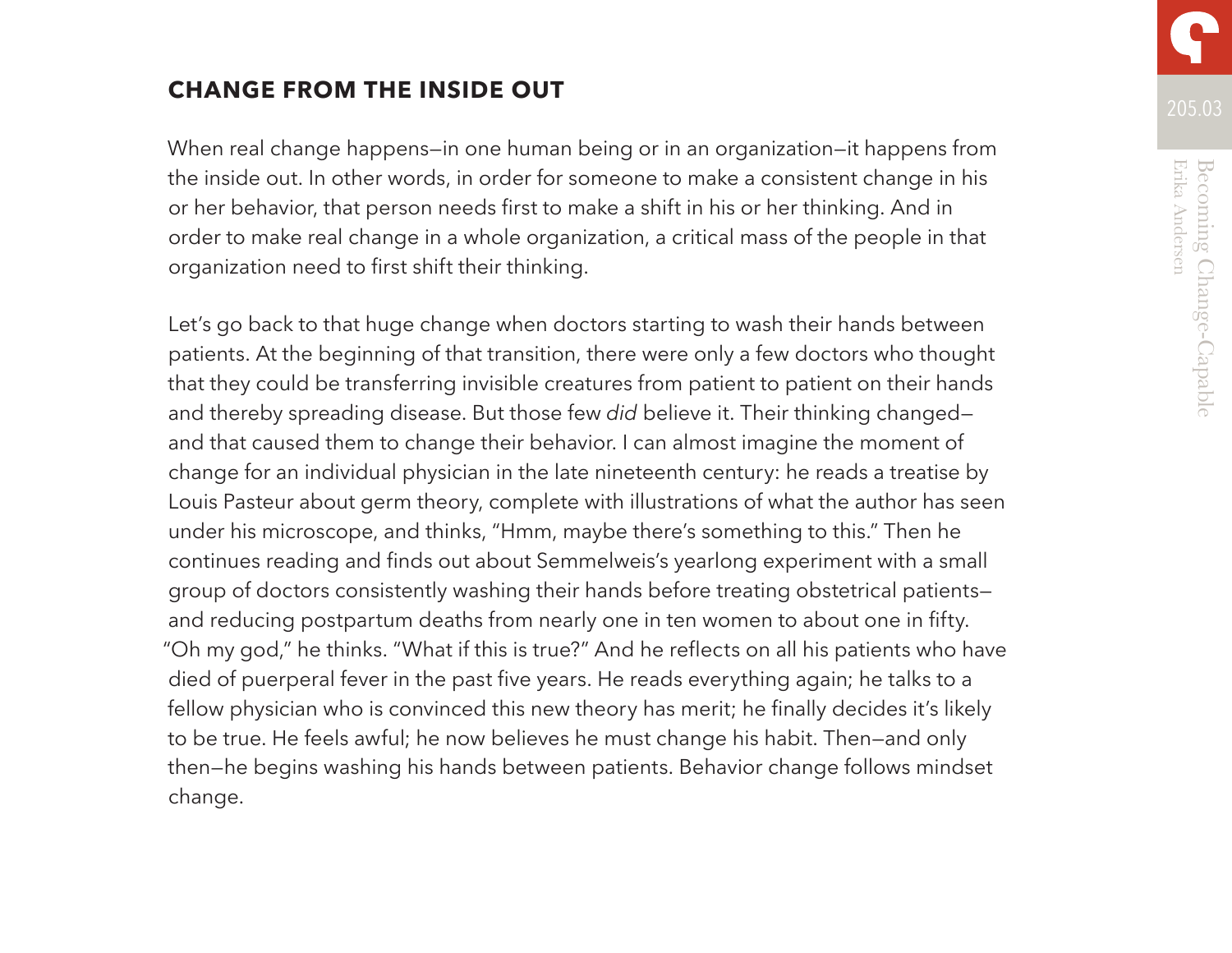It still works that same way even when a behavior has become widely accepted each individual only changes from the inside out. Statistics show that even now, 150 years later, many doctors don't consistently wash their hands between patients. One large study found that hand washing rates were at just 26 percent in intensive care units, and 36 percent in the other wards (after monitoring systems were put in place in this study, that rate jumped to about 50 percent).<sup>4</sup> Another study found doctors selfreported washing their hands 73 percent of the time but actually only did it 10 percent of the time.<sup>5</sup> It sounds as though a lot of doctors still haven't made that internal mental shift. They may wash their hands when somebody's watching, or when it seems critical (in the operating room, for instance), but these studies show they're just as likely to "forget" when they're unobserved or they don't think it is that important.<sup>6</sup> A given doctor will wash his or her hands consistently when he or she *personally* believes it is a key contributor to patient health. Behavior change follows mindset change (Figure 1).



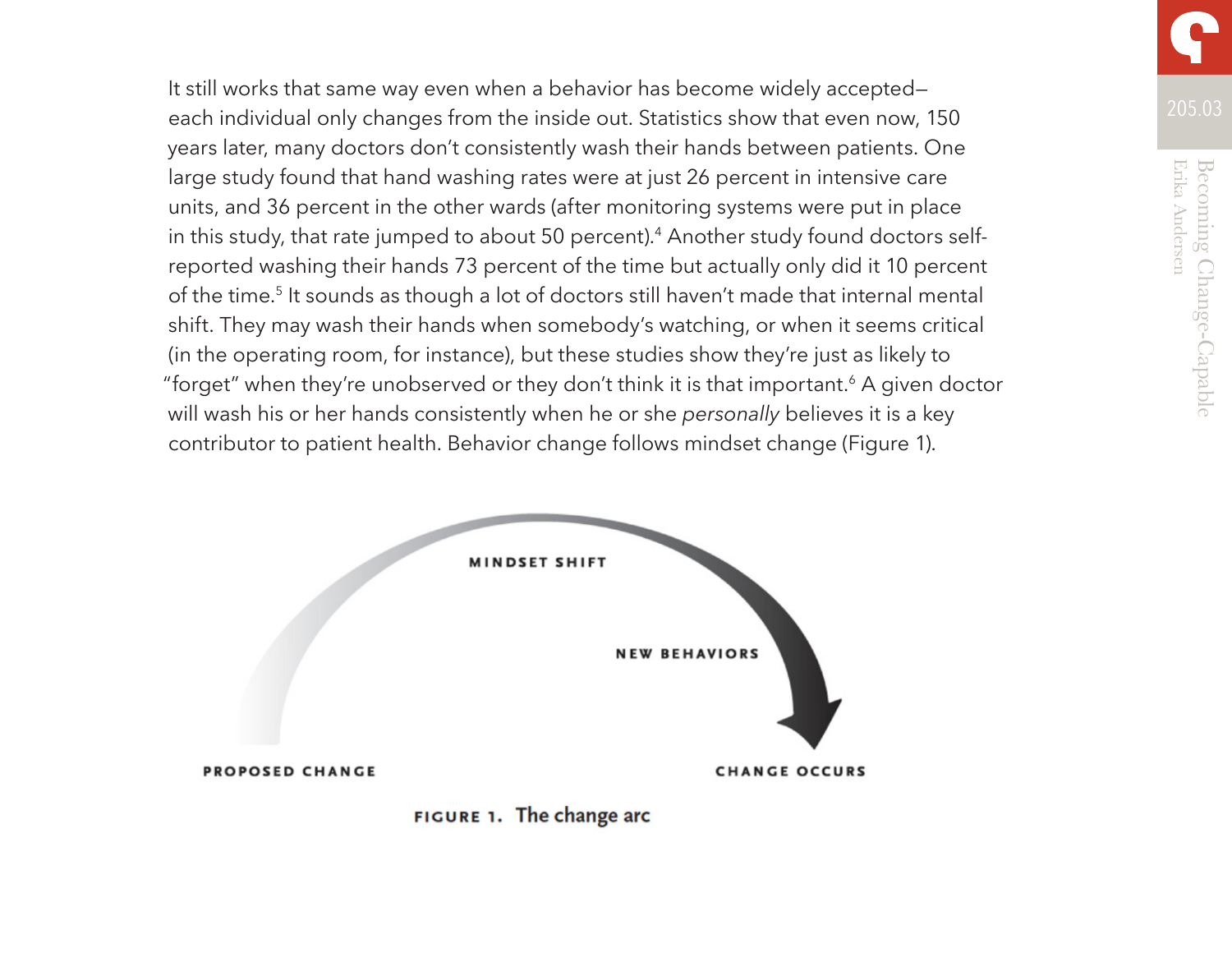I've become convinced that this simple process describes the core of how all human beings move through any change, no matter how simple or complex—from having to change your dinner plans because you find your favorite restaurant is closed, to having to completely transform the business model of your company because your core product or service is no longer needed by consumers, to having to figure out how to respond appropriately to a global pandemic. Every time we make a change we need to first understand and connect with the proposed change—what it is, why it's needed, and what it will look like when the change has been made. Then we need to make the mindset shift from seeing the change negatively (avoiding or dismissing it) to seeing it as a necessary and (ideally) positive thing. At that point we're willing to start behaving in the new ways required by the change, so that the change can occur. This is something we can learn in both our individual lives and as organizations. And not only can our institutions change, we can institutionalize change itself so that it is becomes a part of a new sociological homeostasis. It will come from the inside out, instead of feeling as if it's foisted upon us.

Every time we make a change we need to first understand and connect with the proposed change—what it is, why it's needed, and what it will look like when the change has been made.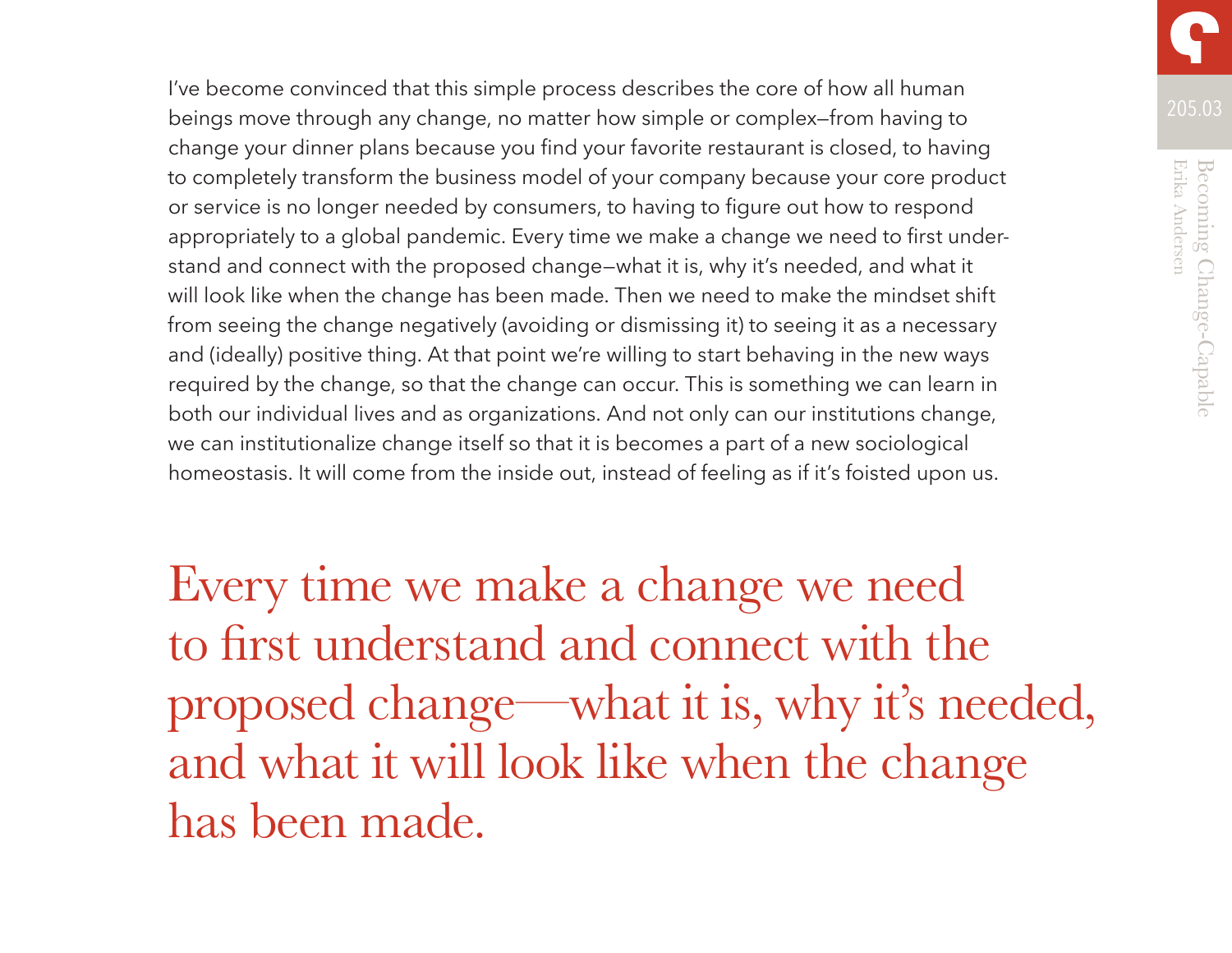One day you'll wake up and realize that nonstop change really has become your new normal; that you've stopped expecting things to "stay the same"; that you feel capable and confident to keep evolving; that you even—*gasp!*—may be starting to enjoy figuring out how to surf the waves of change. You feel as though you know how to accelerate your own movement through your personal change arc around new changes as they arise; you don't feel held hostage to your own impulse toward homeostasis. You realize you can help others accelerate through their individual change arc, too—and you embrace that as an important part of being a good twenty-first century leader.

### **You're becoming change-capable.**

Adapted from *Change from the Inside Out.*  Copyright © 2021 by Erika Andersen. All rights reserved. This book is available at all bookstores and online booksellers.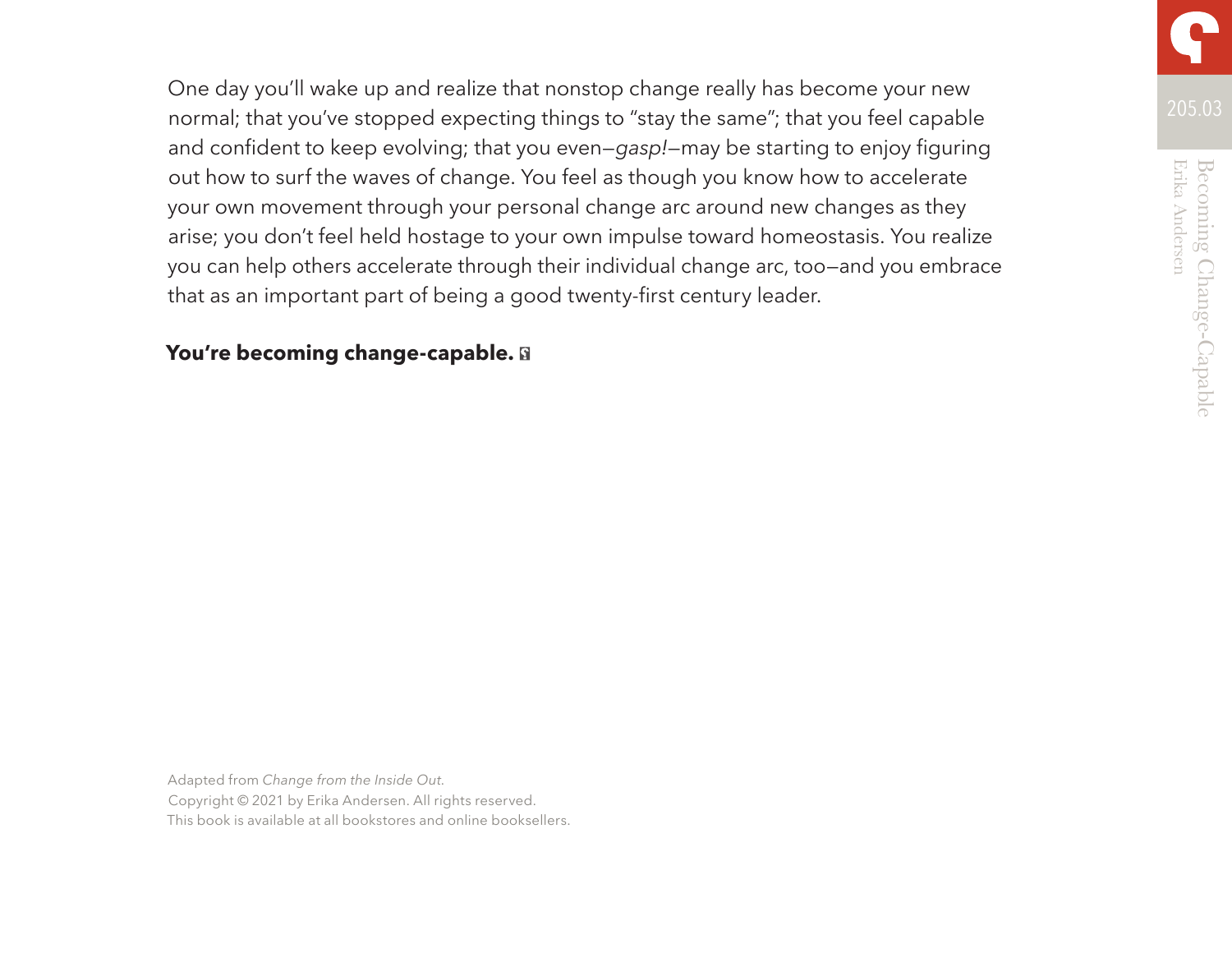## Info



Ready to find out how to make change work better in your organization? Buy a copy of [Change from the](https://www.porchlightbooks.com/product/change-from-the-inside-out-making-you-your-team-and-your-organization-change-capable--erika-andersen?variationCode=9781523000395) [Inside Out](https://www.porchlightbooks.com/product/change-from-the-inside-out-making-you-your-team-and-your-organization-change-capable--erika-andersen?variationCode=9781523000395)[.](https://www.porchlightbooks.com/product/move-the-forces-uprooting-us--parag-khanna)

Want copies for your organization or for an event? We can help: customerservice@porchlightbooks.com 800-236-7323

### ABOUT THE AUTHOR

Erika Andersen is founding partner of Proteus, a coaching, consulting, and training firm that focuses on leader readiness. Much of her recent work has focused on organizational vision and strategy, executive coaching, and management and leadership development. In these capacities, she serves as consultant and advisor to the top executives of a number of organizations, including Spectrum, Revolt Media, Spotify, Amazon, Madison Square Garden, and the Yale School of Public Health. She is the author of four previous bestselling books, including *Growing Great Employees* and *Be Bad First*.

### **[SHARE THIS](https://www.porchlightbooks.com/blog/changethis/2021/the-great-disconnect)**

Pass along a copy of this manifesto to others.

### **SUBSCRIBE**

Sign up for e-news to learn when our latest manifestos are available.



Curated and edited by the people of Porchlight, ChangeThis is a vehicle for big ideas to spread. Keep up with the latest book releases and ideas at porchlightbooks.com.

This document was created on October 20, 2021 and is based on the best information available at that time.

The copyright of this work belongs to the author, who is solely responsible for the content. This work is licensed under the Creative Commons Attribution-NonCommercial-NoDerivs License. To view a copy of this license, visit Creative Commons. Cover art from Adobe Stock.